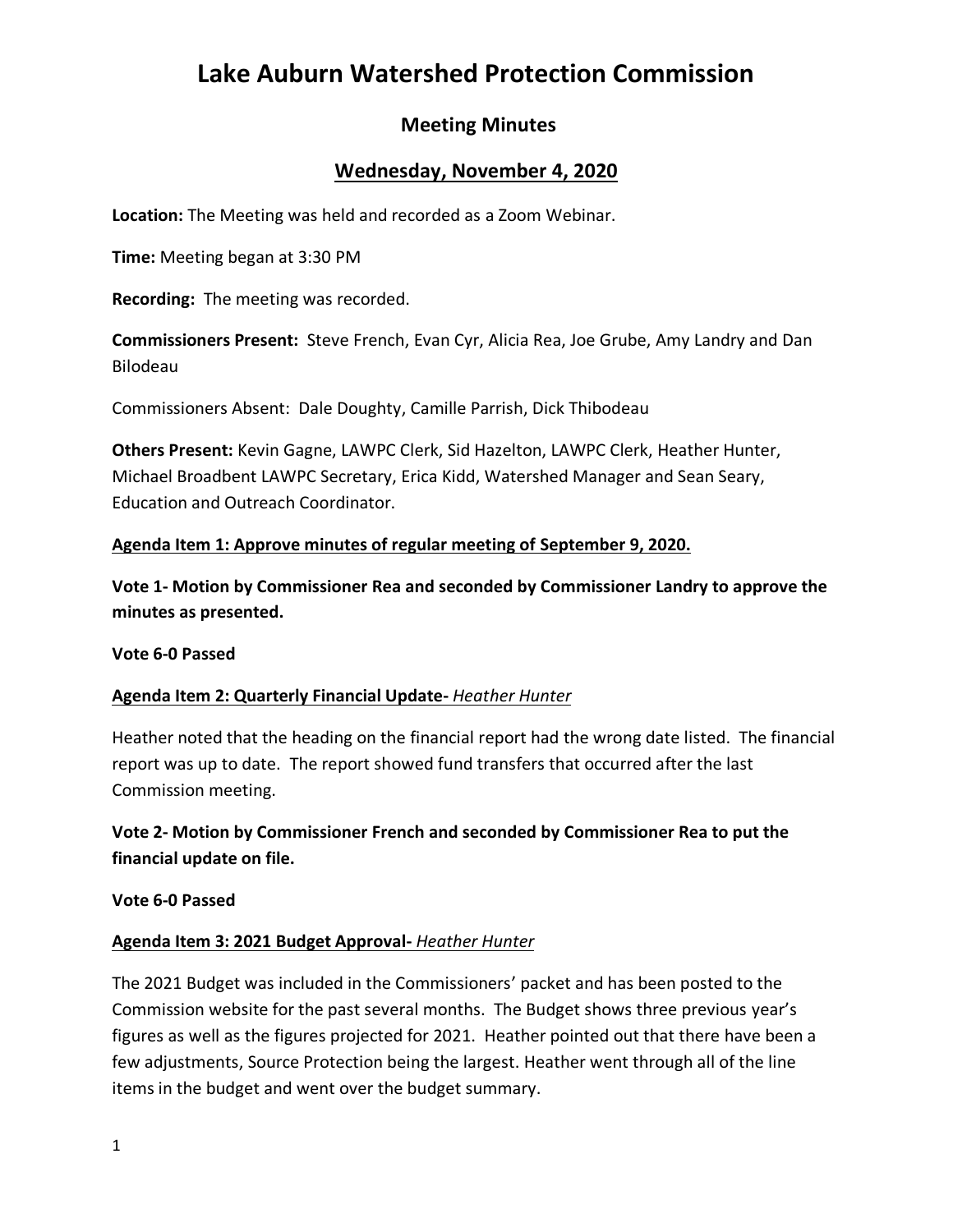The Commission is budgeting to set aside half of the funds to replace the Commission's pontoon boat. The plan is to set aside \$25,000 in 2021 and budget the remaining balance in 2022.

Dan Bilodeau asked if the Commission had a contingency if the funding mechanism for the Commission were to change. Currently the Commission is funded 50/50 between Lewiston and Auburn. There have been discussions recently at analyzing that arrangement and basing costs on water usage.

# **Vote 3- Motion by Commissioner Landry and seconded by Commissioner French to accept the 2021 budget as presented.**

### **Vote 6-0 Passed**

### **Agenda Item 4: Water Quality Update & Activity Report-** *Erica Kidd*

Sean Seary gave the Commission an update on his work on the Southern Link Trail. Sean has been reaching out to property owners and stakeholders to gauge their interest to participate and create this trail. This would be a 3.5-mile trail from the Rout 4 Boat Launch to Summer Street. Sean has been working with the City of Auburn as well. Eric Cousens has shown interest in being involved in the process.

Erica and Sean also discussed a couple of community events the Commission has hosted. There was a Trail Day in September which took place on the Salmon Point Trail. In October we hosted a plant and wildlife ID walk. There is an additional trail clean-up day planned for in November on Parcel 4. The Commission also has a Student Art Campaign going on through the week of Thanksgiving. This is part of the imagine a day without water campaign.

Erica discussed the Commission's Timber Harvest SOP. Erica added a steep slope clause to the SOP that was distributed to the Commissioners prior to the meeting. Erica asked for the Commissioners approval of the SOP.

Discussion went back to the Southern Link Trail. Dan Bilodeau has reached out to a couple of Commissioners to start a Southern Link Trail Sub-Committee. Dan has also reached out to a couple of Auburn City Council Members. Sean reported that there was staff from St. Mary's that was also interested in joining a Committee.

Dan made a motion to authorize staff to form a Southern Link Trail Sub-Committee. There was discussion why all Commissioners had not been asked to join the Committee and there was discussion on the charge of the Committee. Commissioner Rea asked if Lewiston could be represented on the committee if one is formed. Commissioner Cyr felt that it would be better to have staff develop a charge and purpose of a Sub-Committee before it is established. Discussion continued about flagging and clearing a winter trail on Commission owned portion of the trail. Sean reported that he planned to mark out the trail before winter.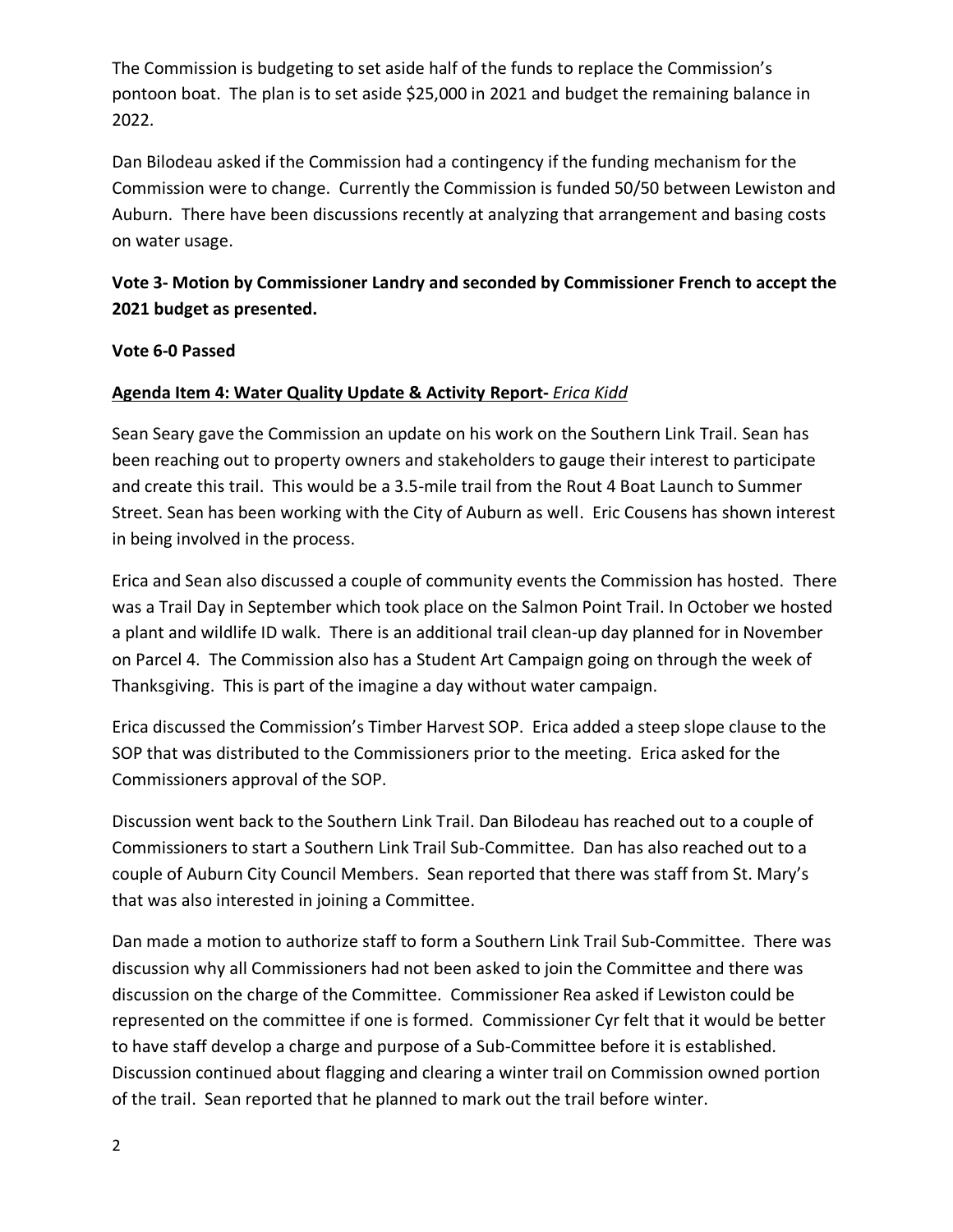It was agreed that Sean should work on developing the framework and charge of the Committee. It was agreed that this information should be available at the next Commission meeting which Sid pointed out is not until February.

Evan asked that as staff reaches out to the public or discusses public events that the Commissioners be kept in the loop. Recently he was asked about the trail clean-up day planned for Parcel 4. Evan had no knowledge of the planned event and felt as though he was in the dark. Evan recommended that staff produce a monthly activity report to the Commissioners to keep them informed of events. Erica agreed to set up a monthly activity chart of events to be sent to Commissioners via e-mail. All agreed this would be a good idea.

Timber harvest SOP review from earlier. Again, Erica asked for approval. Joe asked for a motion to approve.

# **Vote 4- Motion by Commissioner Bilodeau and seconded by Commissioner Rea to add the approval of the Timber Harvest SOP to a Special Meeting to be held in either December or January.**

There was a discussion before the vote on how and when documents should be sent to Commissioners for review prior to a meeting. It was agreed to send documents out 3 weeks in advance of meetings so that Commissioners have time to discuss them at length.

## **Vote 6-0 Passed**

Erica discussed a few watershed projects that are on-going. Lewiston crews have re-graded parts of Spring Rd and have started the repair of a plunge pool between the road and the Lake. The Blanchard Pond Study is in the final phase with the final report to be delivered once Tighe Bond has some phosphorus results back from the lab.

Erica reported that the Lake turned over November 2. Turbidity is up slightly but we are still in good shape. It was suggested that staff give a press release on Lake turnover.

### **Agenda Item 5: Rt. 4 Reconstruction-** *Sid Hazelton*

Sid reported that he has spoken with the MDOT Project Manager Rhobe Moulton. She has sent an e-mail to Sid committing to fund the relocation of our entrance and exit gates and they are open to discussions to increase parking within the Boat launch once the Rt. 4 turnout is closed. This project is scheduled to bid in the Fall of 2021 with construction in 2022. It was suggested that we have an on-site meeting with the Commissioners at the Boat Launch. Erica will look into a time in the near future when this could occur.

# **Agenda Item 6: City of Auburn, Lake Auburn Study-** *Sid Hazelton*

Sid reported that the City assembled a work group to develop the SOP for the Study. The Work group consists of two City Councilors and two Water District Trustees. Sid is also involved as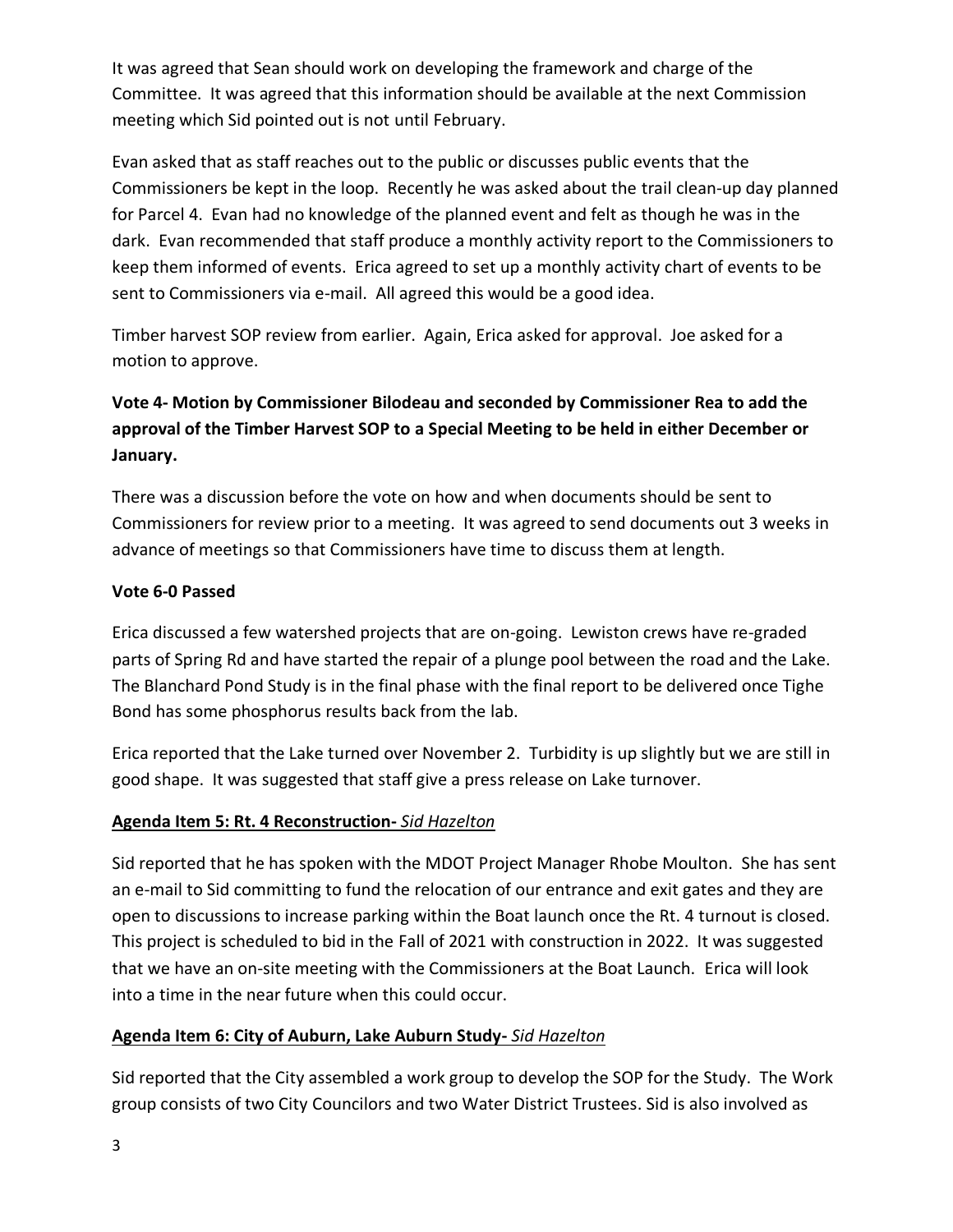staff. The current plan is to get the RFPs back from consultants with review and recommendation for consideration to occur in January.

### **Agenda Item 7: CMCC Emergency Access-** *Sid Hazelton*

Sid reported that CMCC would like gated access to our private driveway to the Water Treatment Facility (Pumping Station Rd). This access would only be used by CMCC as an emergency exit if the campus was ever evacuated in the event of an emergency. Sid has reviewed this with staff and is looking for approval from the Commissioners.

**Vote 5- Motion by Commissioner Rea and seconded by Commissioner French to approve the plan to connect the CMCC campus to Pumping Station Rd for the use as an exit during emergencies.**

### **Vote 6-0 Passed**

### **Agenda Item 8: Open Session-** *Public*

No Comments.

### **Agenda Item 9: Open Session-** *Commissioners*

Commissioner Rea asked that we look at the meeting schedule for 2021 to ensure we have enough time to discuss items as they come up. These meetings can be on the schedule and canceled in the future if not needed.

It was asked if it would be possible to use the Lewiston Clerk to purchase lands for the Commission in the future. Dan feels it is a conflict for the Auburn Clerk to negotiate land purchases in Auburn.

Evan Cyr commented that he has had trouble understanding or even finding documentation of the structure of the Commission. Evan is willing to assist with putting this documentation together and making it available to Commissioners in the future.

Sid mentioned that the Water Trustees recently used Attorney Jim Pross to go over the makeup of the Board and explain how the By-laws and Charter interact with each other. Sid suggested that this could be done for the Commission as well. There was consensus there is a need for this.

#### **Agenda Item 10: Adjourn Meeting**

**Vote 6- Motion by Commissioner French and seconded by Commissioner Bilodeau to adjourn the meeting.**

**Vote 6-0 Passed**